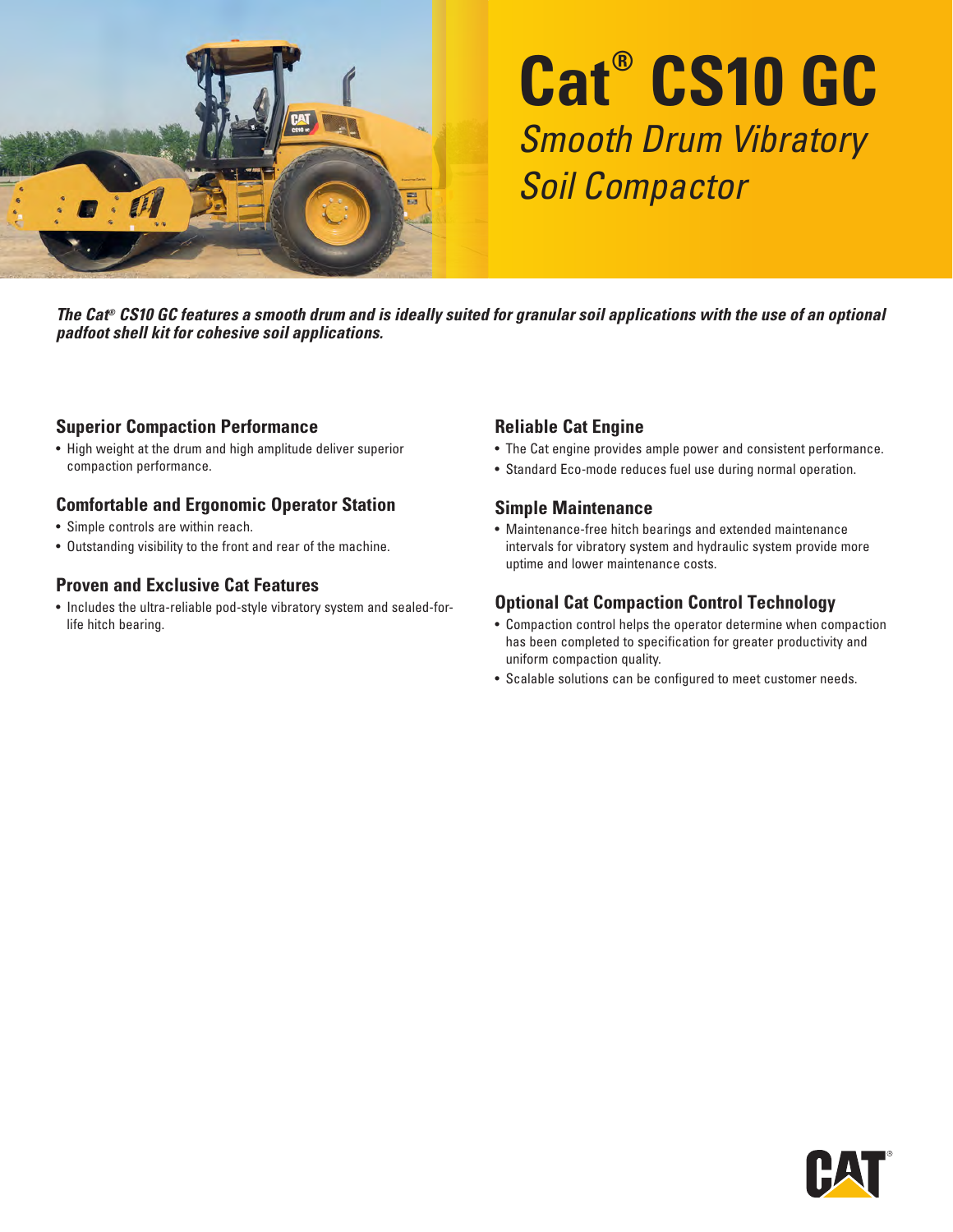### **Technical Specifications**

| <b>Engine - Power Train</b>                           |                                                  |                         |
|-------------------------------------------------------|--------------------------------------------------|-------------------------|
| <b>Engine Model</b>                                   | $Cat^@$ $C4.4$                                   |                         |
| <b>Global Emissions</b>                               | US EPA Tier 3<br><b>EU Stage IIIA Equivalent</b> |                         |
| Gross Power ISO 14396                                 | 83.0 kW                                          | 111.3 hp                |
| Gross Power SAE J1995                                 | 83.8 kW                                          | 112.4 hp                |
| Net Power ISO 9249*                                   | 79.4 kW                                          | 106.5 <sub>hp</sub>     |
| Net Power SAE J1349*                                  | 78.5 kW                                          | 105.3 <sub>hp</sub>     |
| Displacement                                          | 4.4 L                                            | $268.5$ in <sup>3</sup> |
| <b>Stroke</b>                                         | $127$ mm                                         | $5.0$ in                |
| Bore                                                  | $105 \text{ mm}$                                 | 4.1 in                  |
| Max. Travel Speed (Forward or Reverse)                | 11 km/h                                          | $6.84$ mph              |
| Theoretical Gradeability, with or without vibration** |                                                  | 55%                     |

| <b>Vibratory System Specifications</b>                       |                  |                 |  |
|--------------------------------------------------------------|------------------|-----------------|--|
| Nominal Amplitude - High                                     | $2.0 \text{ mm}$ | $0.079$ in      |  |
| Frequency at High Idle                                       | 30.0 Hz          | 1800 vpm        |  |
| Frequency at Eco-Mode                                        | 28.6 Hz          | 1716 vpm        |  |
| <b>Nominal Amplitude - Low</b>                               | $1.0 \text{ mm}$ | $0.039$ in      |  |
| Frequency at High Idle                                       | 33.0 Hz          | 1980 vpm        |  |
| <b>Frequency at Eco-Mode</b>                                 | 31.5 Hz          | 1890 vpm        |  |
| <b>Centrifugal Force</b>                                     |                  |                 |  |
| <b>Maximum</b>                                               | 250 kN           | 56,200 lb       |  |
| Minimum                                                      | 149 kN           | 33,500 lb       |  |
| <b>Static Linear Load</b>                                    |                  |                 |  |
| w/ Sun Canopy                                                | 27.1 kg/cm       | $151.8$ lbs/in  |  |
| w/ ROPS/FOPS Canopy                                          | $27.4$ kg/cm     | $153.6$ lbs/in  |  |
| w/ ROPS/FOPS Cab                                             | 27.6 kg/cm       | 154.8 lbs/in    |  |
| French Classification, data/class w/<br><b>ROPS/FOPS Cab</b> | 39.1             | VM <sub>2</sub> |  |

- \* Net power advertised is the power available at the engine flywheel when equipped with a fan at maximum speed, air cleaner, clean emissions module, and alternator.
- \*\* Actual gradeability may vary based on site conditions and machine configuration. Refer to the Operation and Maintenance Manual for more information.
- \*\*\* Standard operating weight considers full fuel tank, 75 kg operator, flotation tires, padfoot drum, and cab with A/C.

| <b>Service Refill Capacities</b>            |                 |            |  |
|---------------------------------------------|-----------------|------------|--|
| Fuel Tank, total capacity                   | 248 L           | $65.6$ gal |  |
| <b>Cooling System</b>                       | 18.5L           | $4.9$ gal  |  |
| Engine Oil w/ Filter                        | 9.5L            | $2.5$ gal  |  |
| <b>Eccentric Weight Housings (combined)</b> | 261             | $6.9$ gal  |  |
| Axle and Final Drives                       | 10 <sub>L</sub> | $2.6$ gal  |  |
| Hydraulic Tank (service refill)             | 231             | $6.1$ gal  |  |

| <b>Weights</b>                              |           |           |
|---------------------------------------------|-----------|-----------|
| Operating Weight w/ Sun Canopy              | 10 160 kg | 22,400 lb |
| w/ XT Weight Kit                            | 11 173 kg | 24,633 lb |
| w/ Oval Padfoot Shell Kit                   | 11 842 kg | 26,106 lb |
| w/ Square Padfoot Shell Kit                 | 12 001 kg | 26,457 lb |
| w/ Padfoot Bumper, no shell                 | 10 325 kg | 22,762 lb |
| <b>Operating Weight w/ ROPS/FOPS Canopy</b> | 10 338 kg | 22,791 lb |
| w/ XT Weight Kit                            | 11 351 kg | 25,025 lb |
| w/ Oval Padfoot Shell Kit                   | 12 019 kg | 26,498 lb |
| w/ Square Padfoot Shell Kit                 | 12 178 kg | 26,849 lb |
| w/ Padfoot Bumper, no shell                 | 10 502 kg | 23,153 lb |
| Operating Weight w/ ROPS/FOPS Cab           | 10 492 kg | 23,131 lb |
| w/ XT Weight Kit                            | 11 505 kg | 25,364 lb |
| w/ Oval Padfoot Shell Kit                   | 12 173 kg | 26,838 lb |
| w/ Square Padfoot Shell Kit                 | 12 333 kg | 27,188 lb |
| w/ Padfoot Bumper, no shell                 | 10 656 kg | 23,493 lb |
| Weight at Drum w/ Sun Canopy                | 5785 kg   | 12,754 lb |
| w/ XT Weight Kit                            | 7125 kg   | 15,708 lb |
| w/ Oval Padfoot Shell Kit                   | 7413 kg   | 16,343 lb |
| w/ Square Padfoot Shell Kit                 | 7572 kg   | 16,694 lb |
| w/ Padfoot Bumper, no shell                 | 5896 kg   | 12,999 lb |
| Weight at Drum w/ ROPS/FOPS Canopy          | 5855 kg   | 12,907 lb |
| w/ XT Weight Kit                            | 7194 kg   | 15,861 lb |
| w/ Oval Padfoot Shell Kit                   | 7483 kg   | 16,496 lb |
| w/ Square Padfoot Shell Kit                 | 7642 kg   | 16,847 lb |
| w/ Padfoot Bumper, no shell                 | 5966 kg   | 13,152 lb |
| Weight at Drum w/ ROPS/FOPS Cab             | 5897 kg   | 13,001 lb |
| w/ XT Weight Kit                            | 7237 kg   | 15,955 lb |
| w/ Oval Padfoot Shell Kit                   | 7525 kg   | 16,591 lb |
| w/ Square Padfoot Shell Kit                 | 7684 kg   | 16,941 lb |
| w/ Padfoot Bumper, no shell                 | 6008 kg   | 13,246 lb |

The air conditioning system on this machine contains the fluorinated greenhouse gas refrigerant R134a (Global Warming Potential = 1430). The system contains 2.2 kg of refrigerant, which has a CO<sup>2</sup> equivalent of 3.146 metric tonnes.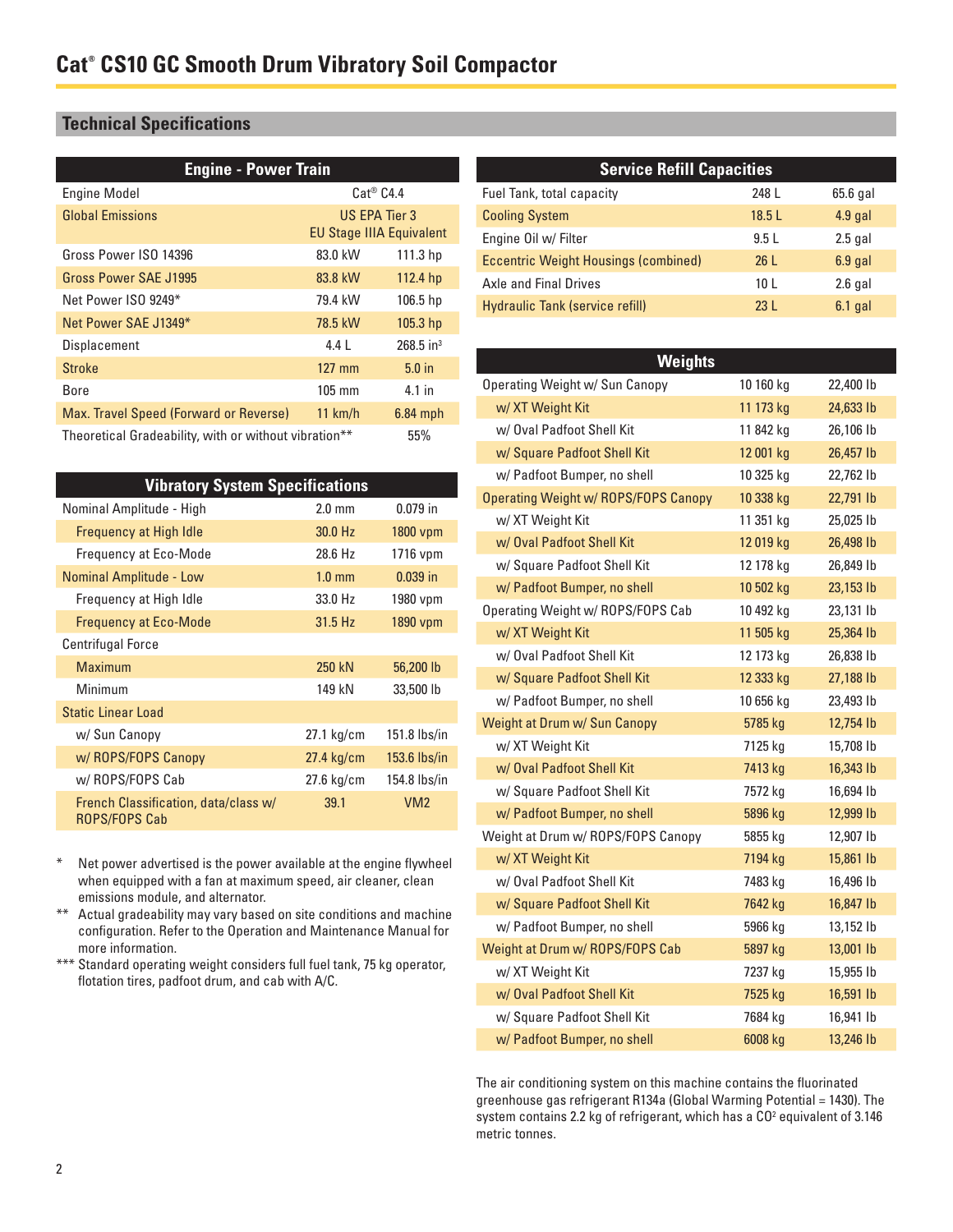## **Cat® CS10 GC Smooth Drum Vibratory Soil Compactor**





| <b>Dimensions</b> |                                 |                   |           |
|-------------------|---------------------------------|-------------------|-----------|
|                   | Overall Length                  | 5.70 m            | 18.71 ft  |
| $\overline{2}$    | <b>Overall Width</b>            | $2.30 \text{ m}$  | $7.53$ ft |
| 3                 | Drum Width                      | 2134 mm           | 84 in     |
| $\overline{4}$    | <b>Drum Shell Thickness</b>     | $25 \text{ mm}$   | $0.98$ in |
| 5                 | Drum Diameter                   | 1535 mm           | $60.4$ in |
| 6                 | <b>Overall Height</b>           | 3.0 <sub>m</sub>  | $9.8$ ft  |
|                   | w/ Padfoot Shell Kit option     | 3.03 <sub>m</sub> | $9.93$ ft |
| $\overline{7}$    | Wheelbase                       | 3.0 <sub>m</sub>  | $9.8$ ft  |
| 8                 | <b>Ground Clearance</b>         | 518 mm            | 20.4 in   |
| 9                 | <b>Curb Clearance</b>           | 492 mm            | 19.4 in   |
|                   | <b>Inside Turning Radius</b>    | 3.86 <sub>m</sub> | $12.7$ ft |
|                   | <b>Hitch Articulation Angle</b> | $34^\circ$        |           |
|                   | <b>Hitch Oscillation Angle</b>  | $15^{\circ}$      |           |

| <b>Optional Padfoot Shell Kit Specifications</b> |                      |                        |
|--------------------------------------------------|----------------------|------------------------|
| Number of Pads                                   | 120                  |                        |
| Pad Height, oval pads                            | 89.8 mm              | $3.5$ in               |
| Pad Face Area, oval pads                         | 63.5 $cm2$           | $9.8$ in <sup>2</sup>  |
| Pad Height, square pads                          | 89.8 mm              | $3.5$ in               |
| Pad Face Area, square pads                       | $105.7 \text{ cm}^2$ | $16.4$ in <sup>2</sup> |
| <b>Number of Chevrons</b>                        | 16                   |                        |

#### **Vibratory Soil Compactor Selection Guide**



Smooth drum, high amplitude (2.1 mm, 0.083 in) moving to low amplitude when approaching compaction, 4-8 passes

Smooth drum, high amplitude (2.1 mm, 0.083 in) moving to low amplitude when approaching compaction, 4-6 passes

Padfoot and smooth drum application (for smoothing), 4-10 passes. Compaction in cohesive soils strongly depends on moisture content.

\* Smooth drum model equipped with padfoot shell kit